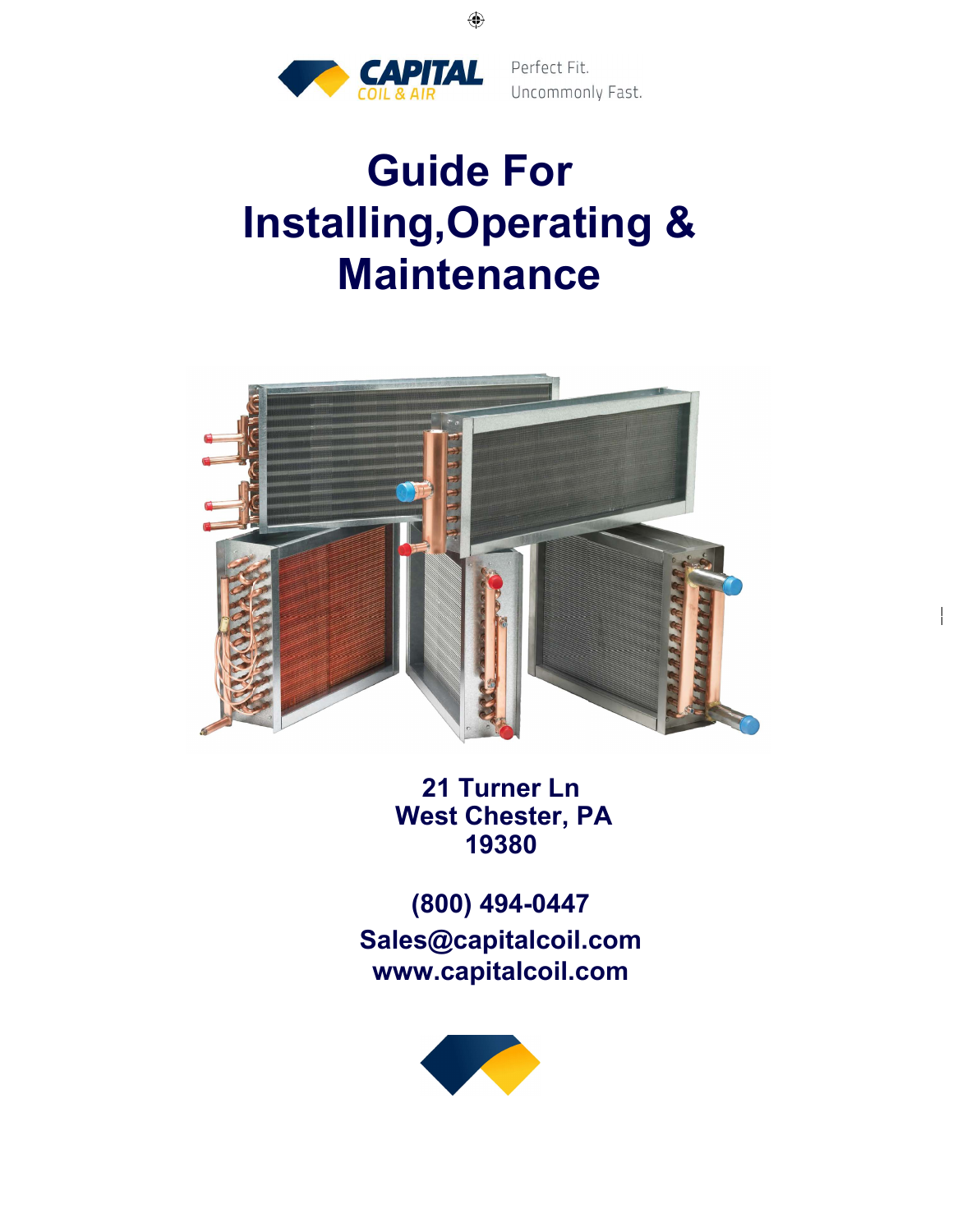

# **Installation, Operation & Maintenance Manual**

### **Water Coils**

- Chilled Water
- Hot Water

#### **Steam Coils**

- Standard Steam
- Steam Distribution (Non-Freeze)

#### **Refrigerant Coils**

- Condenser Coils
- DX Coils (Evaporator)
- Heat Reclaim

#### **Maintenance**

### **Freight Damage Policy**

This manual covers the basic installation, operation and maintenance recommendations for coils manufactured by Capital Coil & Air.

Always follow local codes and standards for the installation of equipment and coils for the area in which the coils are to be operated. Following are recommendations for the installation of products manufactured by Capital Coil & Air. Please read this manual completely before installing and operating coils manufactured by Capital Coil & Air including the suggested maintenance on page 8. Care should be taken when handling Capital Coils to avoid damage or personal injury.

Failure to observe these recommendations could result in premature failure of the product and / or loss of the warranty provided. Capital Coil & Air will repair or replace any product determined to have failed due to a manufacturing defect after proper evaluation of the product and installation methods have been completed. Please see complete Warranty Statement below.

Capital Coil & Air reserves the right to request information concerning the installation of products it manufactures and / or the return of failed products to our facility for evaluation of the failure before any warranty will be considered.

A Return Authorization Number (RA#) must be requested before the coil is returned to our manufacturing facility. Any product returned without RA # will not be accepted and all charges for the shipment of the coil will be the shipper's responsibility. The product must be crated such to prevent any damage from occurring during shipment. Any product without sufficient crating that allows damage to the product to occur will not be accepted and no warranty will be provided.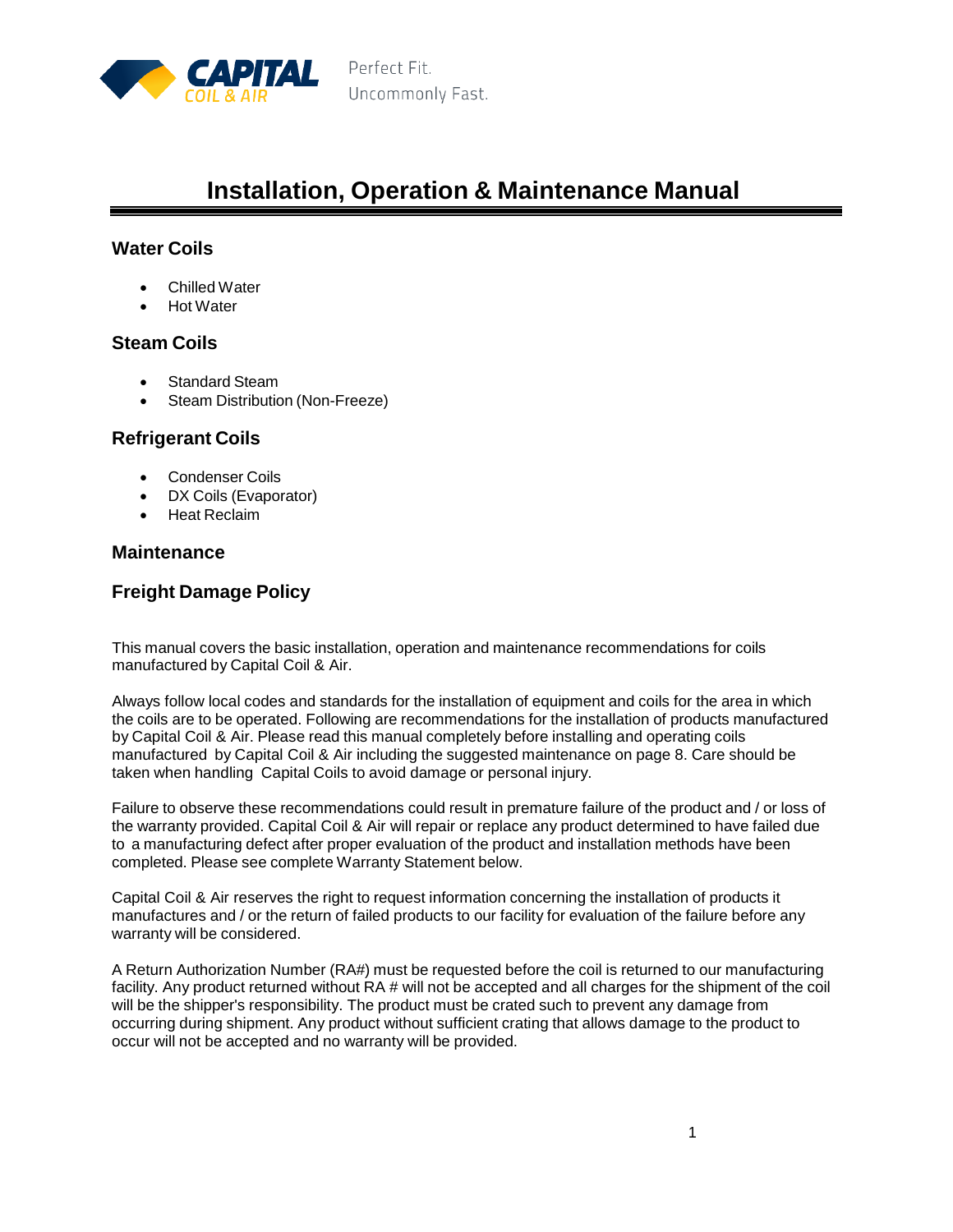

# **Warranty**

The Seller warrants to the original user of its manufactured product against defects in material and workmanship for a period of one year from the date of shipment provided the equipment has been correctly installed, applied, and operated under intended design conditions. The Seller's obligation under this warranty is limited to repair or replacement, at Seller's option, of any product, that upon Seller's examination at its factory shall appear to have become defective. Correction of such defects by repair or replacement, plus return freight via lowest common carrier, shall constitute fulfillment of obligations to the buyer. **The Seller will accept no expense, liability, or responsibility for repairs made outside the factory by others without prior written approval.** In any event and at no time shall the expenses or liabilities arising from the sale of the equipment by the Seller exceed the original net cost of the material sold. Warranty covers material only and not labor required to replace or install.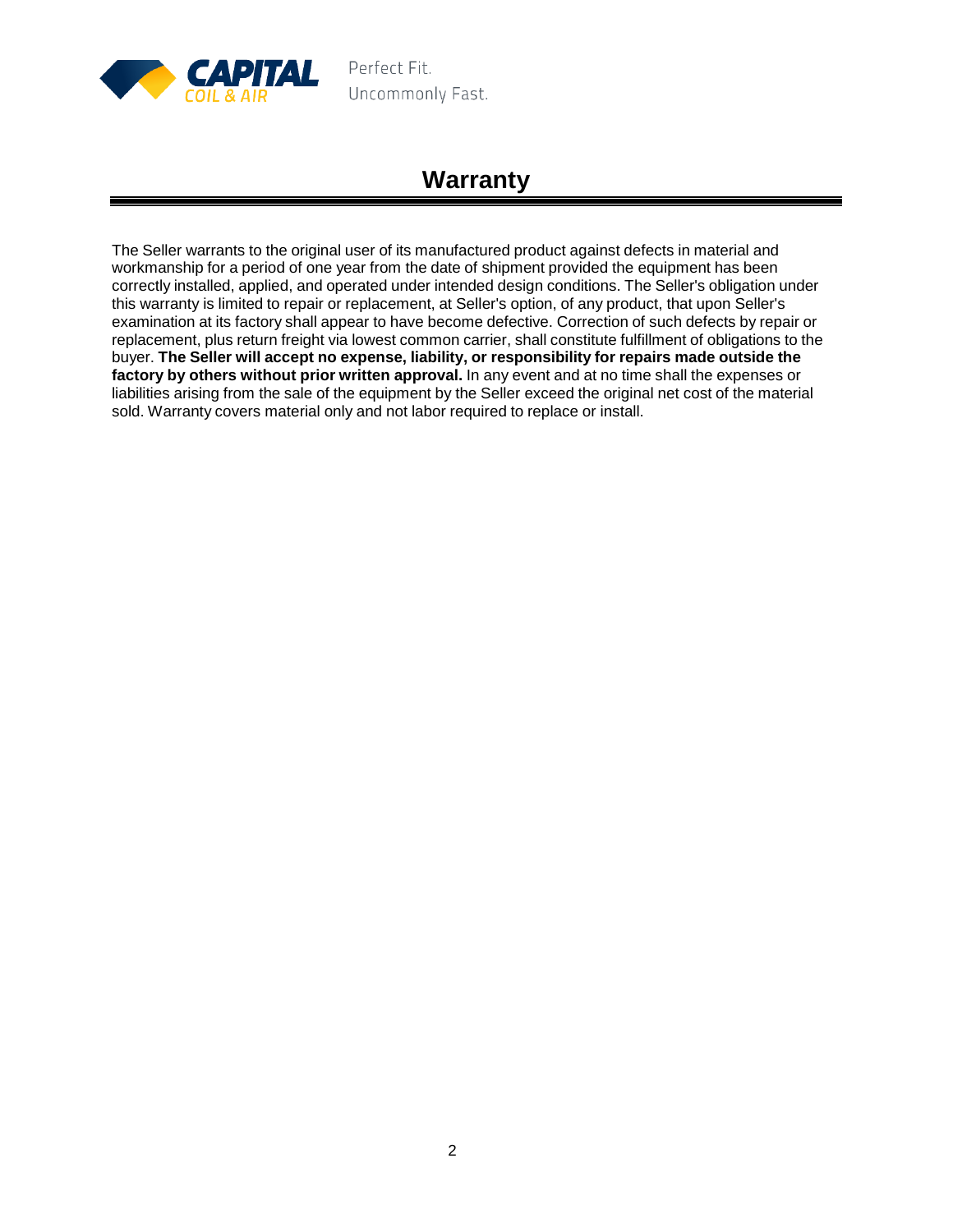

# **Water Coil Installation Recommendations**

- 1. Piping should be in accordance with accepted industry standards. Always use a back up wrench on the coil connections when attaching the piping to the coil if pipe thread connections are utilized.
- 2. When drainable coils are desired, tubes should be installed in a horizontal position. Use a spirit level. If the tubes cannot be installed level, special drain headers are available on request.
- 3. Connect the water supply to the bottom connection on the air leaving side and the water return to the top connection on the air entering side.
- 4. When four connections are provided the extra bottom connection can be used for an auxiliary manual drain connection, and the extra top connection can be used for an automatic air vent or the extra connections can be capped. Connecting the supply and/or return in any other manner will result in very poor performance.
- 5. Water coils are not normally recommended for use with entering air temperatures below 40 °F. Glyco l solutions or brines are the only freeze-safe media for operation of water coils for low entering air conditions.
- 6. When fresh and return air are to be heated or cooled by a water coil, care should be used in the design of the ductwork to insure thorough mixing before the air enters the coil. The return air should always enter the bottom of the duct. Fresh air should enter the top of the duct. The greater the distance between the points of mixing and entrance to the coil, the better the application.
- 7. Two position control valves, modulating valves, three way valves or a combination of these controls can accomplish control of water coils. Follow the recommendations of the control manufacturer regarding types, sizing and locations. Face and bypass dampers may also be used, but do not close off tightly. Air leakage in cooling applications has no appreciable effect. In heating applications, however, the air temperature may rise several degrees and should be considered in system design. Low leakage dampers may be required.
- 8. Pipe sizes for the system must be selected on the basis of the head [pressure] available from the circulating pump. It is recommended that the velocity should not generally exceed 8 feet per second and that the friction loss should be approximately 3 feet per 100 feet of pipe.
- 9. When cooling coils are banked two or three high, an intermediate drain pan with plastic drain tubes extending into the main drain pan should be installed on the air leaving side of each coil. On high latent installations, the condensate draining from top coils may load the lower coils with condensate, resulting in reduced air flow and performance or condensate being blown downstream into the ductwork. All individually installed water cooling coils and the bottom of all cooling coil banks should be mounted in drain pans extending at least ten inches from the leaving air edge of the coil. A drain line trap must be installed to allow condensate to drain freely. The drain line trap depth must be twice the negative static pressure of the operating system for the unit to drain correctly. Incorrect trapping can cause the drain pan to overflow.

*Note: Vent and Drain connections are provided on* Capital Coil & Air *water coils unless otherwise* specified. This allows the coils to be drained. Keep in mind that when draining the coils, all water may not drain from the coil. In order to completely drain the coil to prevent the possibility of freezing during *cold ambient temperatures, air or nitrogen pressure must be utilized to blow any remaining water from the coil.*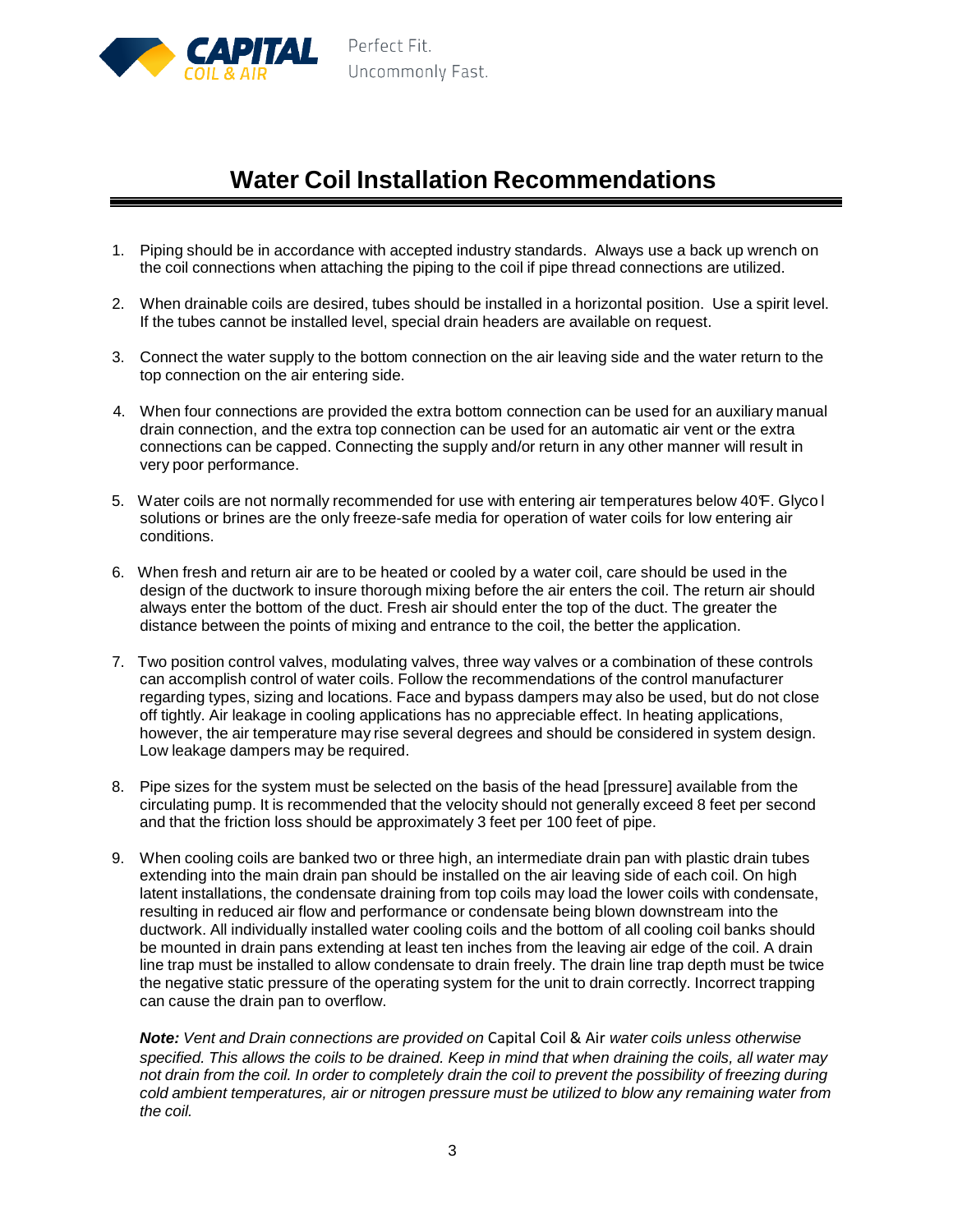

# **Steam Coil Installation Recommendations**

### **A. General**

- 1. Provide separate supports and hangers for the coil and for the piping. Always use a back up wrench on coil connections when attaching piping to the coil. Coils not designed with pitched casing or fin pack must be pitched ¼" per foot towards the return connection at installation.
- 2. Be certain that adequate piping flexibility is provided. Stresses resulting from expansion of closely coupled piping and coil arrangement can cause serious damage.
- 3. Do not reduce pipe size at the coil return connection. Carry the return connection size through the dirt pocket, making the reduction at the branch leading to the trap.
- 4. Vacuum breakers and air vents must be installed on all applications to prevent retaining condensate or air in the coil. Generally the vacuum breaker is to be connected between the coil inlet and the trap. For a system with a flooded return main, the vacuum breaker should be open to the atmosphere and the trap design should allow venting of large quantities of air.
- 5. Do not drip steam mains through coils.
- 6. Insure steam pressure and condensate line pressure differential is sufficient to allow efficient condensate removal from the steam coil, especially when using modulating steam control valves to control the leaving air temperature of the coil.
- 7. Do not attempt to lift condensate without the assistance of a condensate pump. The pressure required to lift condensate must also be considered for sufficient pressure differential. Check valves are also required to prevent reverse flow of condensate back into the coil.
- 8. Entering air temperatures should not be below  $40^{\circ}$  F to insure freezing doesn't occur.

#### **B. Traps**

- 1. Size traps in accordance with the manufacturer's recommendations. Be certain that the required pressure differential will always be available. Do not undersize.
- 2. Float and thermostatic traps are recommended for high or low-pressure steam systems, but bucket traps may be used. Float and thermostatic traps should be used when air venting is necessary. Bucket traps are recommended for use with on-off control only. It is recommended that traps be located at least 12 inches below the coil return connection. When traps without air venting capabilities are used, air vents are required in the system.
- 3. Multiple coil installations
	- a. Each coil or group of coils that is individually controlled must be individually trapped.
	- b. Coils in series; separate traps are required for each coil, or bank of coils, in series.
	- c. Coils in parallel; a single trap may be used but an individual trap for each coil is preferred.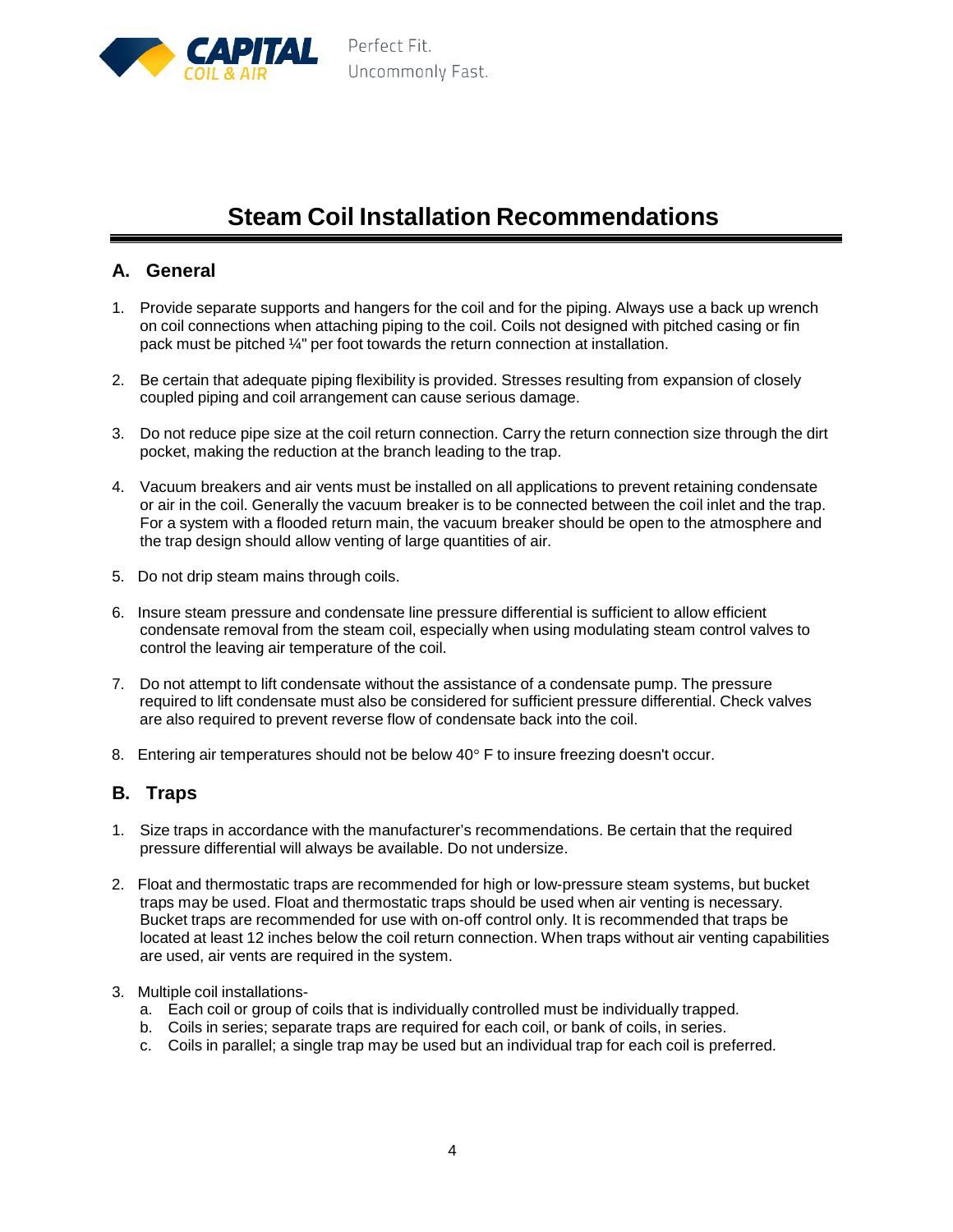

# **C. Control**

- 1. With coils arranged for series airflow, a separate control is required on each bank, or coil, in the direction of airflow.
- 2. On high-pressure installations, a two-position steam valve with a face and by-pass arrangement is preferred where modulating control is required.
- 3. Modulating valves must be sized properly—DO NOT OVERSIZE.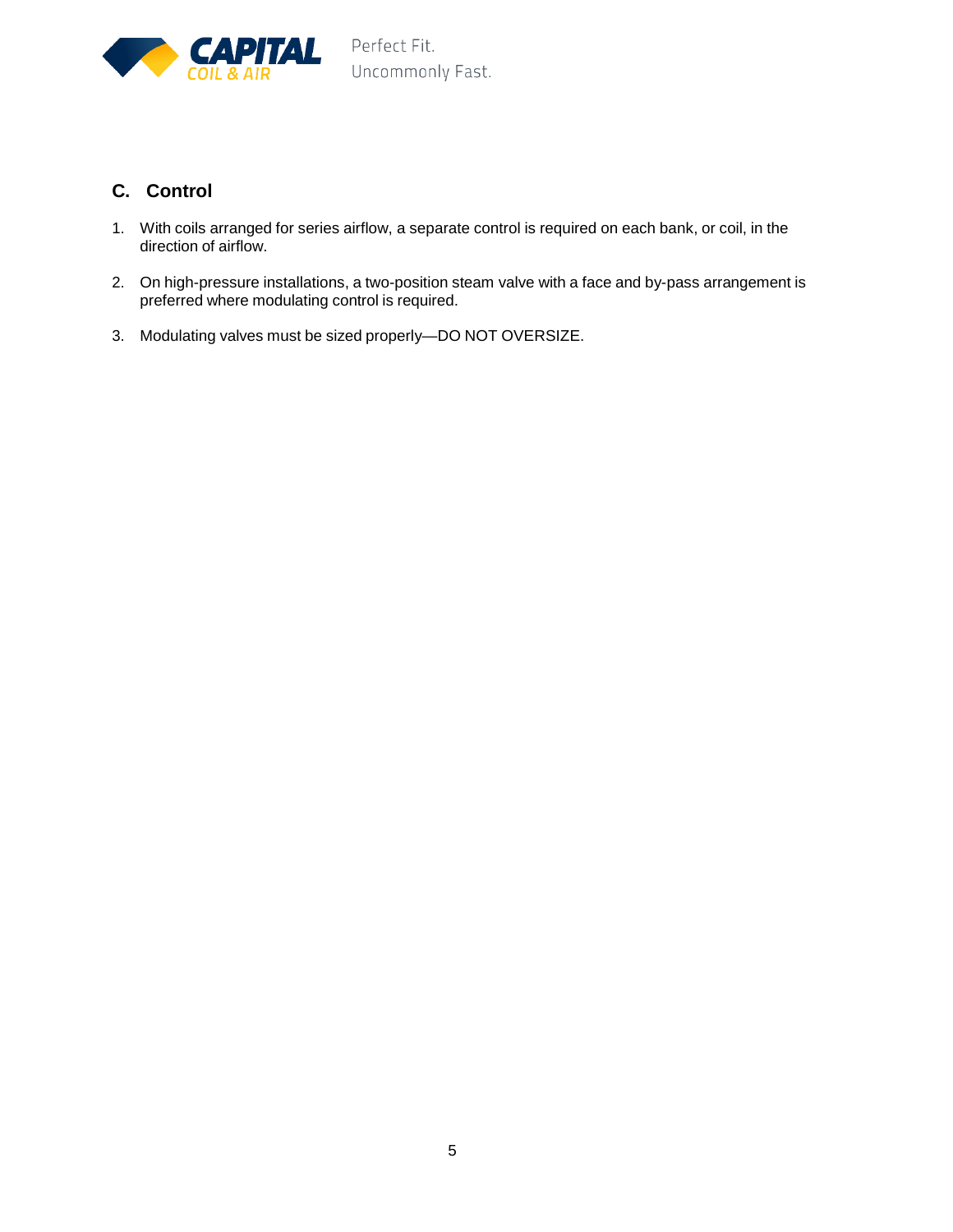

# **Refrigerant Coil Installation Recommendations**

Refrigeration coils manufactured by Capital Coil & Air are shipped with a small nitrogen holding charge. Care should be taken when opening these coils for installation. DX coil distributors have caps installed with soft silver solder. Once the cap is removed and if the TEV is to be installed using anything other than soft solder, the distributor connection should be sufficiently cleaned with emery cloth to remove the soft solder. Follow accepted refrigeration piping practices and safety precautions per Ashrae Standards. If bends or 90's are necessary, long radius fittings must be used to keep the pressure drop through the piping at a minimum. General recommendations for component selection and line sizing follow. Nitrogen charged and capped piping is recommended.

# **A. Liquid Line Sizing**

All compressors have a Refrigerant Charge Limit [RCL] that must not be exceeded. Since the RCL and pressure drop are in direct conflict with each other, Capital Coil & Air recommends that the liquid line be sized as small as possible, while maintaining a low enough pressure drop to ensure 5<sup> $F$ </sup> of sub-cooling at the expansion valve.

### **B. Liquid Line Components**

Capital Coil & Air recommends the use of a properly sized liquid line filter-drier, installed upstream from the expansion valve and as close to the evaporator coil as possible. Filter-drier selection should be based on a maximum pressure drop of 2 psi at the design condition.

A moisture indicator / sight glass should be installed between the expansion valve and filter-drier. The moisture indicator / sight glass must be sized to match the size of the liquid line at the thermal expansion valve.

A liquid line shut-off valve with an access port should be sized with the selected liquid line OD, and installed close to the condenser,

The use of other valves, tube bends and reducers should be minimized, since these items tend to increase pressure drop and to reduce sub-cooling at the expansion valve. Liquid line receivers, other than those factory-installed, are **not** recommended.

The Thermal Expansion Valve [TEV] must be selected for proper size, capacity and refrigerant being used. A slightly oversized valve will allow the unit to operate satisfactorily at low-load conditions. An undersized valve should not be used at any time as this will starve the evaporator of refrigerant causing insufficient air temperatures. The use of a hot gas bypass valve should also be considered when sizing the TEV. Select expansion valves with external equalizer connections, and those designed to operate against a backpressure of 20 pounds per square inch higher than actual evaporator pressure.

The TEV must be installed directly on the evaporator coil liquid line connection provided. The liquid distributor must be in a vertical position. Insure that the distributor nozzle is installed in the distributor if required and that the correct nozzle for the refrigerant being used is installed. Sensing bulbs must be mounted on a clean horizontal suction line close to the evaporator outlet and insulated properly. The bulb must be tight against the suction line at a 10 or 2 o'clock position, but take care not to over tighten and cause damage to the sensing bulb. The bulb should not be mounted directly on top or bottom of the suction line.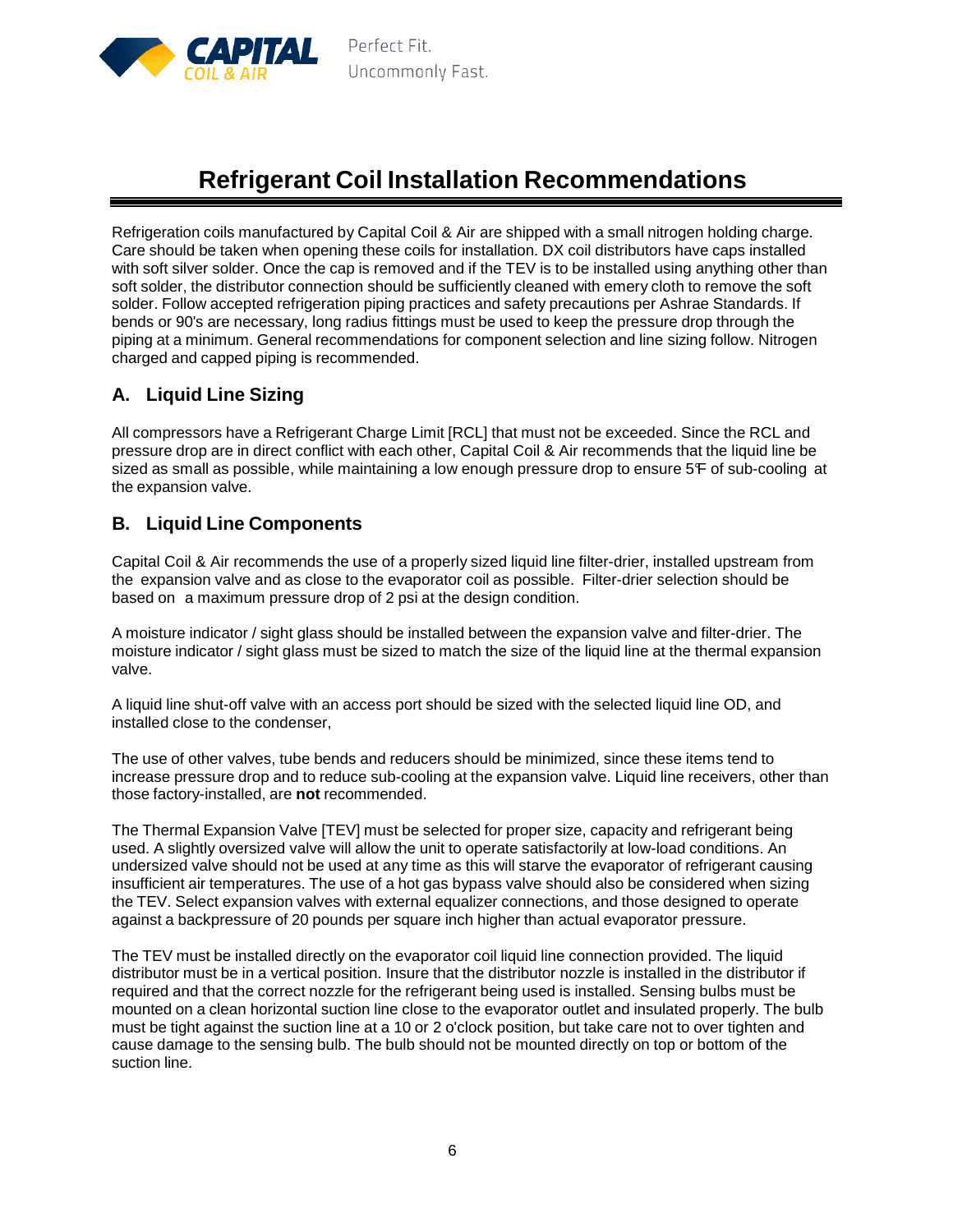

**CAUTION:** Disassemble the thermal expansion valve before completing the brazing connections. If necessary, wrap the valve in a cool wet cloth while brazing. Failure to protect the valve from high temperatures may result in damage to the internal components.

#### **C. Suction Line Sizing**

Suction line tubes must be sized to maintain refrigerant vapor velocities that are high enough to ensure good oil return to the compressor under all operating conditions. It is necessary to pitch horizontal suction lines toward the compressor to insure sufficient oil return to the compressor. Traps should be provided at the bottom of suction line risers and at 15 foot intervals for sufficient oil return.

#### **D. Suction Line Components**

A suction line pressure tap should be installed on the leaving side of the evaporator coil near the TEV sensing bulb location. Accurate superheat measurement and TEV adjustment demands that suction pressure and temperature be measured near the evaporator coil outlet.

Suction line filter-driers are usually only necessary on systems that have experienced a severe compressor motor burn out or other failure that results in extremely high refrigerant temperature. This filter-drier should not be left in the suction line permanently.

Suction lines should be insulated completely with sufficient wall thickness insulation for the application temperature range being utilized.

#### **Installation Checklist**

Use the following checklist to verify that all necessary installation procedures have been completed.

- 1. Coils are installed with airflow in same direction as indicated on the coil nameplate or casing.
- 2. Suction connection is at the bottom of the suction header on the evaporator coil, suction line is pitched towards compressor and traps are installed in suction risers. Suction line is insulated with correct wall thickness insulation for the temperature application utilized.
- 3. If stacking coils, stacking channels are properly installed and bypass air is prevented.
- 4. Condensate drain pans and piping is installed with a trap in the condensate line and piping insulated and heated if installed in applications that are below freezing.
- 5. Clean filters are installed upstream of the condenser coil when applicable.
- 6. A liquid line filter-drier is installed upstream of the expansion valve.
- 7. A moisture indicator/sight glass is installed between the expansion valve and filter-drier.
- 8. A liquid line shutoff valve with access port is installed close to the condenser.
- 9. A schrader valve is installed in the suction line close to the evaporator coil outlet.
- 10. The TEV, with external equalizer connections, is installed directly on the evaporator liquid connection, sensing bulb mounted in the horizontal position on the suction line and insulated. The liquid distributor must be in a vertical position.
- 11. Piping system is leak-tested with dry nitrogen, evacuated to 500 microns, and charged with correct refrigerant type and amount.
- 12. Superheat and sub cooling measurements are taken. Thermal expansion valve is adjusted to obtain desired superheat. Desired superheat on most applications is  $8^\circ$  to 12 $^\circ$  at the outlet of the evaporator.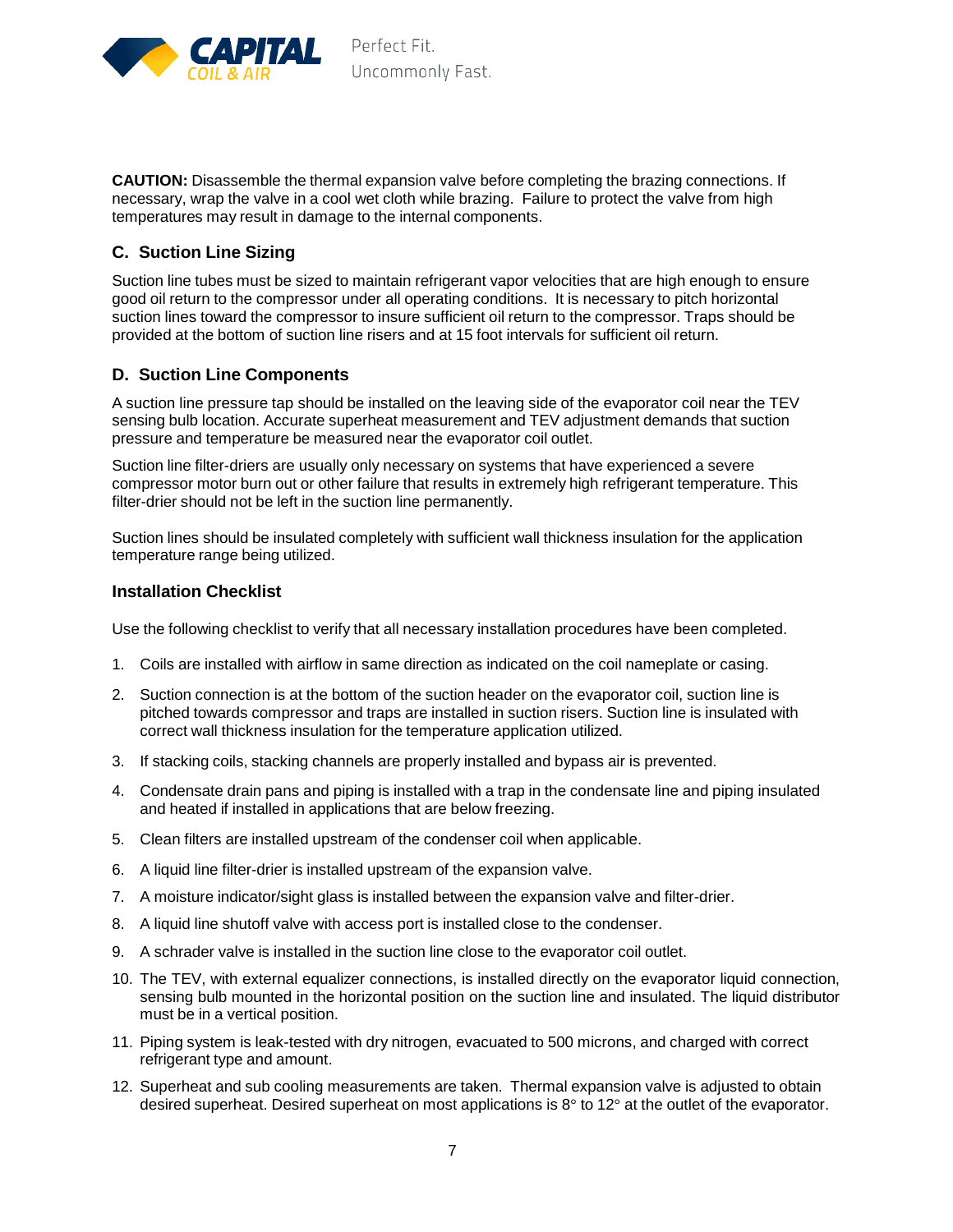

# **Maintenance**

# **Coil Cleaning**

Coils should be kept clean to maintain maximum performance. For operation at it's highest efficiency, the coil should be cleaned often during periods of high cooling demand or when dirty conditions prevail. Power should be disconnected and locked out and motors should be covered to insure that no moisture penetrates into the windings causing motor failure if applicable.

Remove large debris from the coils and straighten fins before cleaning.

Clean refrigerant coils with cold water and detergent or with one of the commercially available chemical coil cleaners. Rinse coils thoroughly after cleaning.

CAUTION: Do not clean the coil with hot water or steam. The use of hot water or steam as a **refrigerant coil-cleaning agent will cause high pressure inside the coil tubing and subsequent damage to the coil.**

**CAUTION: Do not use acidic chemical coil cleaners. Do not use alkaline chemical coil cleaners that, after mixing, have a ph value greater than 8.5 without also using an aluminum corrosion inhibitor in the cleaning solution. Failure to follow these guidelines or the manufacturer's instructions for use of cleaning chemicals could result in damage to the unit.**

**WARNING: SOME CHEMICAL COIL-CLEANING COMPOUNDS ARE CAUSTIC, AS WELL AS TOXIC. USE THESE SUBSTANCES ONLY IN ACCORDANCE WITH THE MANUFACTURER'S INSTRUCTIONS. FAILURE TO DO SO COULD RESULT IN SERIOUS INJURY, DEATH OR EQUIPMENT DAMAGE.**

### **Fin Straightening**

Coil fins may have been bent during shipping or servicing, and should be straightened to maintain maximum heat transfer. Reduction of the effective coil surface will correspondingly reduce coil capacity. Always check fin appearance after any handling of the coil and after any servicing is done near the coils.

Fin combs are sized according to number of fins per inch of the coil. For relatively small bends that require only minor repair, other tools may be used to evenly space the fins. Be careful not to damage the coils.

### **Steam Coil Applications**

A steam trap maintenance program should be implemented to insure that steam traps are operating correctly and at maximum efficiency. Failure to do so could result in premature failure of the coil and loss of warranty due to condensate backing up into the coil causing leaks or allowing the coil to freeze during low ambient conditions if supply air drops below 40° F.

*Note: Steam distributing coils may also be called "NON-FREEZE" coils. These coils will freeze if temperatures drop below the freezing point. Care should be taken to insure that these coils are not* operated at or below freezing temperatures. If there is the possibility that the coils will experience freezing *temperatures, freeze safeties should be installed in the system to prevent damage to the coils. Any coil that has failed due to freezing temperatures will not be covered under the standard warranty.*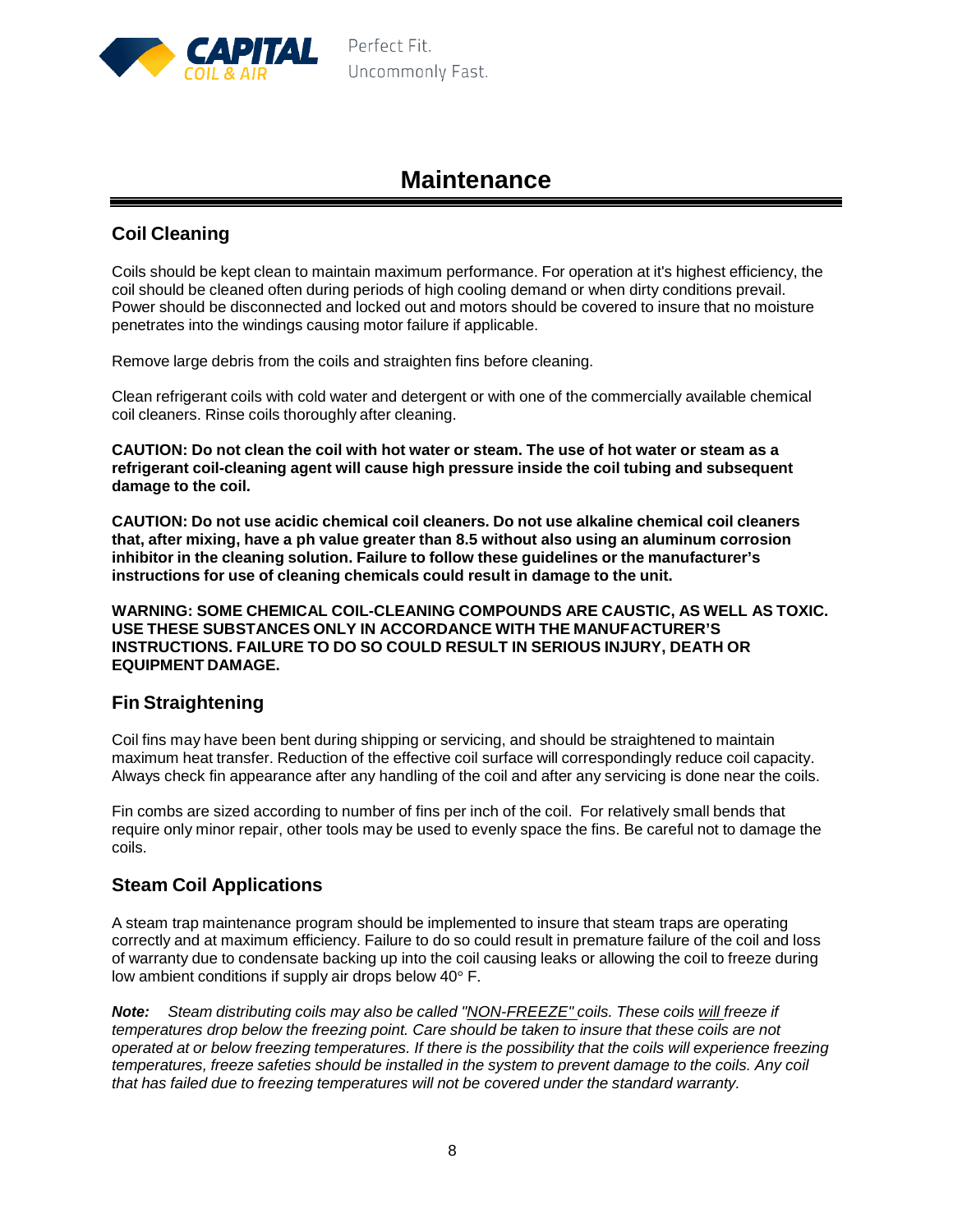

# **Freight Damage Policy**

# *IMPORTANT – PLEASE READ IMMEDIATELY!*

Freight terms for Capital Coil & Air are F.O.B. factory. This means the seller is not responsible for damages or losses to equipment in transit. Although not legally bound, should damages or problems occur, Capital Coil & Air will offer assistance to purchasers provided the purchaser adheres to the following criteria.

### **Freight Delivery Information**

#### **When truck drivers arrive, do not let them rush you. Do not sign anything until you inspect your crate/box/carton very carefully for damage upon receipt.**

Look for any indentations in box, protruding nails in crates, fork lift damage to piece. Even if outside package is acceptable, look very carefully inside to check the product. Sometimes it is difficult to see damage without taking the product(s) out of the packaging. If there is any question in your mind that there is possible damage you can't see, or concealed damage, mark "DAMAGED" on the freight bill. Do not make the mistake of assuming the package is ok. You are only protecting your own interests.

If you have any questions on the above, please give Capital Coil & Air a call. Our Customer Service Department will be more than happy to answer all your questions.

## **IF THE FREIGHT IS DAMAGED – PLEASE DO THE FOLLOWING!**

#### 1. **Do not refuse shipment!**

Refusal of a damaged shipment simply puts everything in limbo. Freight goes back to the terminal and sits there.

2. Accept shipment and sign freight bill – make sure you note the damage on the freight bill. **NOTE**: Accepting a damaged shipment does not hold you liable in any way unless "DAMAGE" fails to appear on the freight bill.\*

If shipment is not noted as damaged on the freight bill, Capital Coil & Air will not be responsible for the repair cost as we cannot file a damaged claim with the carrier. As far as the trucking company is concerned, the freight was received free and clear of all damage and they will not be held accountable for the repair charges.\* It is the responsibility of the receiver to sign the bill as damaged and make certain that someone will be held responsible to get your product fixed at no charge to you.

3. **Do not move the damaged piece from the area in which it was received. Do not discard any packaging, even if it is coming apart.**

A damaged shipment must have an inspector look at it before anything can be done with it. If the piece is moved, the inspector can blame the damage on you, claiming possible damage when moved. If the packaging is not available, the inspector can claim faulty packaging.